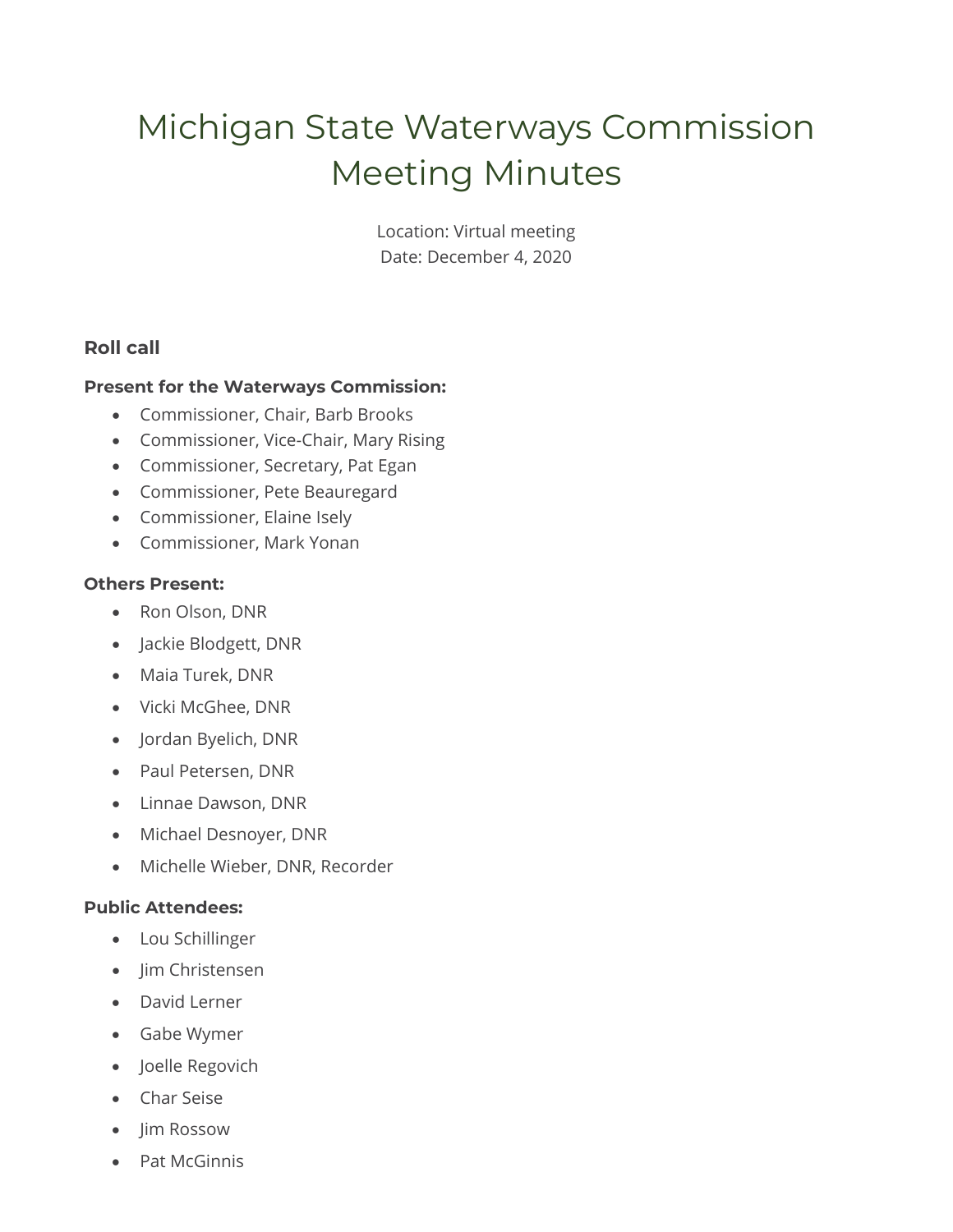- Greg Wycamp
- Andrew Saxton

# **Meeting minutes**

### **Opening Comments:**

- Acting Chair, Mary Rising called the meeting to order at 10:47 a.m., December 4, 2020. Due to the COVID-19 pandemic, this meeting was held virtually.
- The meeting began with reciting the Pledge of Allegiance.
- A moment of silence was held in memory of former Michigan State Waterways Commission Chairman, Dennis Nickels.

### **Public Appearance:**

• Lou Schillinger, Chair, Port Austin Harbor Commission, voiced his concerns to the Commission regarding high-water damage, as well as economic damage due to docks in need of repair which occurred at Port Austin State Harbor. A wave study is being conducted, with a completion goal of late December. This will assist in gathering data to prepare the best plans for dock placement in the spring.

### **Action Items:**

- The Commission gave a warm welcome to the newly appointed Commissioner, Mark Yonan. Mark is a Senior Vice President and Senior Financial Advisor, having joined Merrill Lynch in 1992. Mark proudly served our country for nearly 14 years with the United States Marine Corps. In addition to the Michigan State Waterways Commission, Mark serves on the Board of Directors for the Bishop International Airport Authority, the Flint Cultural Center Corporation, and serves as Chair on the Crim Fitness Foundation. Marks passions outside of the office include long-distance running- having completed 24 marathons, and sailing the Great Lakes on his sailboat, Semper Fidelis. Mark resides in Grand Blanc and has three adult sons and two grandchildren.
- MOTION: Each December, officer elections take place. Barb Brooks was nominated to assume the vacant Chair position. The motion was put into place by Acting Chair, Mary Rising and seconded by Commissioner Barb Brooks. Motion carried unanimously 6-0.
- MOTION: Mary Rising was nominated to assume the vacant Vice-Chair position. The motion was put into place by Acting Chair, Mary Rising and seconded by Commissioner Pat Egan. Motion carried unanimously 6-0.
- MOTION: Pat Egan was nominated to assume the Secretary position. The motion was put into place by Commissioner Barb Brooks and seconded by Commissioner Elaine Isely. Motion carried unanimously 5-0.
- The Commissioners agreed upon the Michigan State Waterways Commission subcommittee assignments.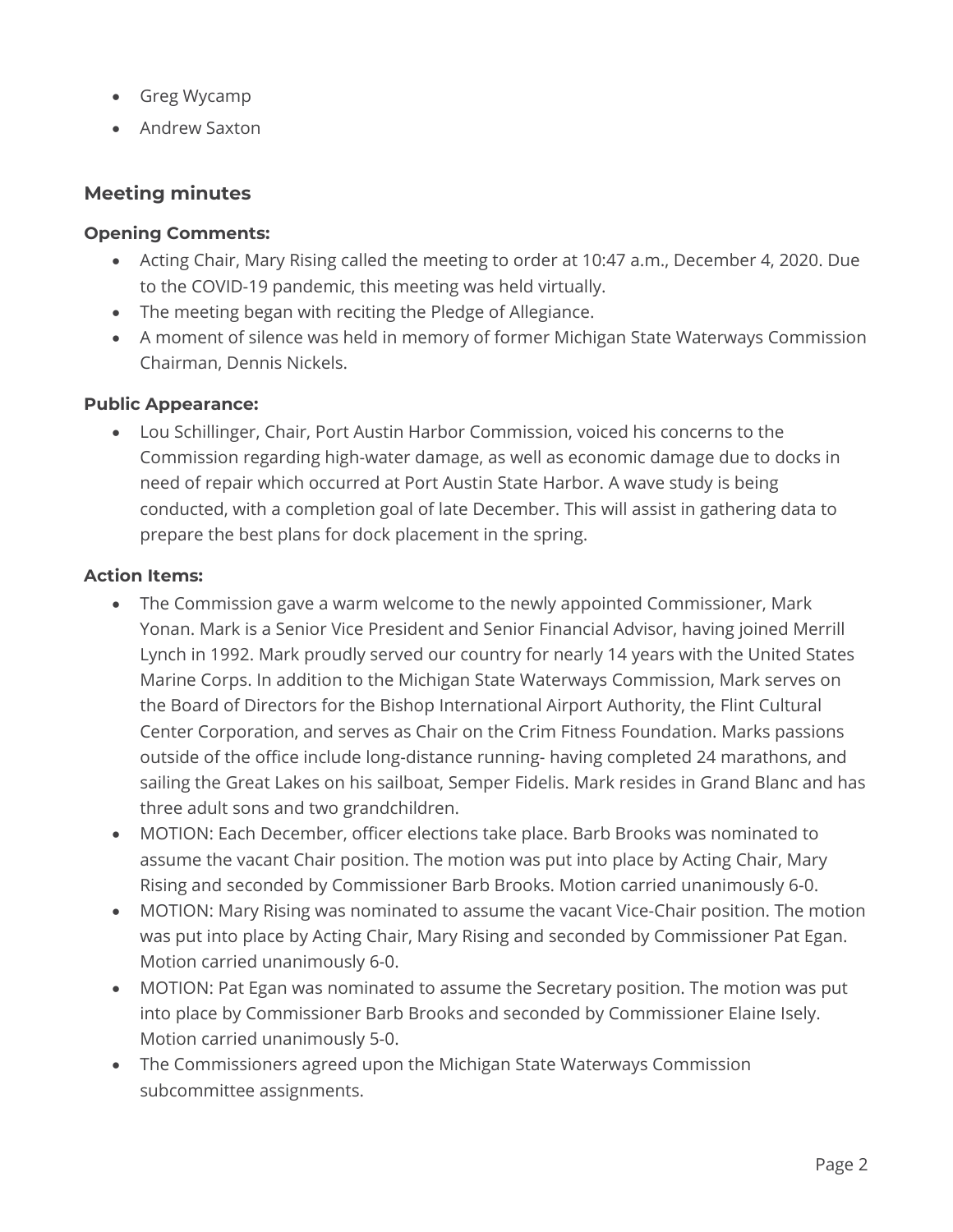- MOTION: Acting Chair, Mary Rising asked for a motion for approval of the minutes from the October 2, 2020 Michigan State Waterways Commission meeting. The motion was put into place by Commissioner Mark Yonan and was seconded by Commissioner Pat Egan. Motion carried unanimously, 6-0.
- MOTION: Acting Chair, Mary Rising asked for a motion for approval in support of Resolution number 12-2020-02, Revised FY2021 Waterways Capital Outlay Funding Plan. The motion was put into place by Commissioner Elaine Isely and was seconded by Commissioner Pat Egan. Motion carried unanimously, 6-0.

# **Committee Reports:**

Marketing

• Maia Turek provided updates for the Marketing Subcommittee. Maia shared information regarding the donor platform, MobileCause. Beginning in Spring 2021, boaters who like to tip for the help they receive at the docks and such, can donate by texting the word, boat, to 80888. State of Michigan employees are exempt from receiving monetary tips. Geico is interested in providing a boating ad again, these are expected to be deployed in May 2021. Maia also reported the success of the Photo Ambassador program. Applications are being reviewed for the upcoming year's ambassadors. Once selected, the photo ambassador will share photos, drone footage, and videography, on Instagram. The DNR will have use of any photos posted, crediting the photo ambassador.

## Operations

• Linnae Dawson presented variance request letters received from the Communities of Grand Haven, Bay City, Suttons Bay, and Ludington. Discussions included seasonal rates, new fees, and increasing seasonal dockage slips.

## Facilities

• Vicki McGhee commented that additional Capital Outlay funding was available. An additional \$1.4 million of FY21 funding was discussed for facility improvement projects including Cheboygan Lock and Dam, Eagle Harbor State Harbor, Grindstone City BAS, and Quanicassee River BAS.

## **General Updates**

• Vicki McGhee announced the DNR submitted COVID-19 plans, which were approved and adopted. Staff will not return from working remotely before March 1, 2021. It is anticipated parks, marinas, etc., will operate business as usual, with regular opening dates for the 2021 season. Vicki mentioned the DNR has welcomed new hire, Griselda Trevino, as the new Equity, Inclusion and Diversity Coordinator. The DNR is rolling out a new online tool, an accessibility checklist. This tool will ensure facilities are meeting established guidelines and present better communication. The Michigan State Waterways Commission is planning a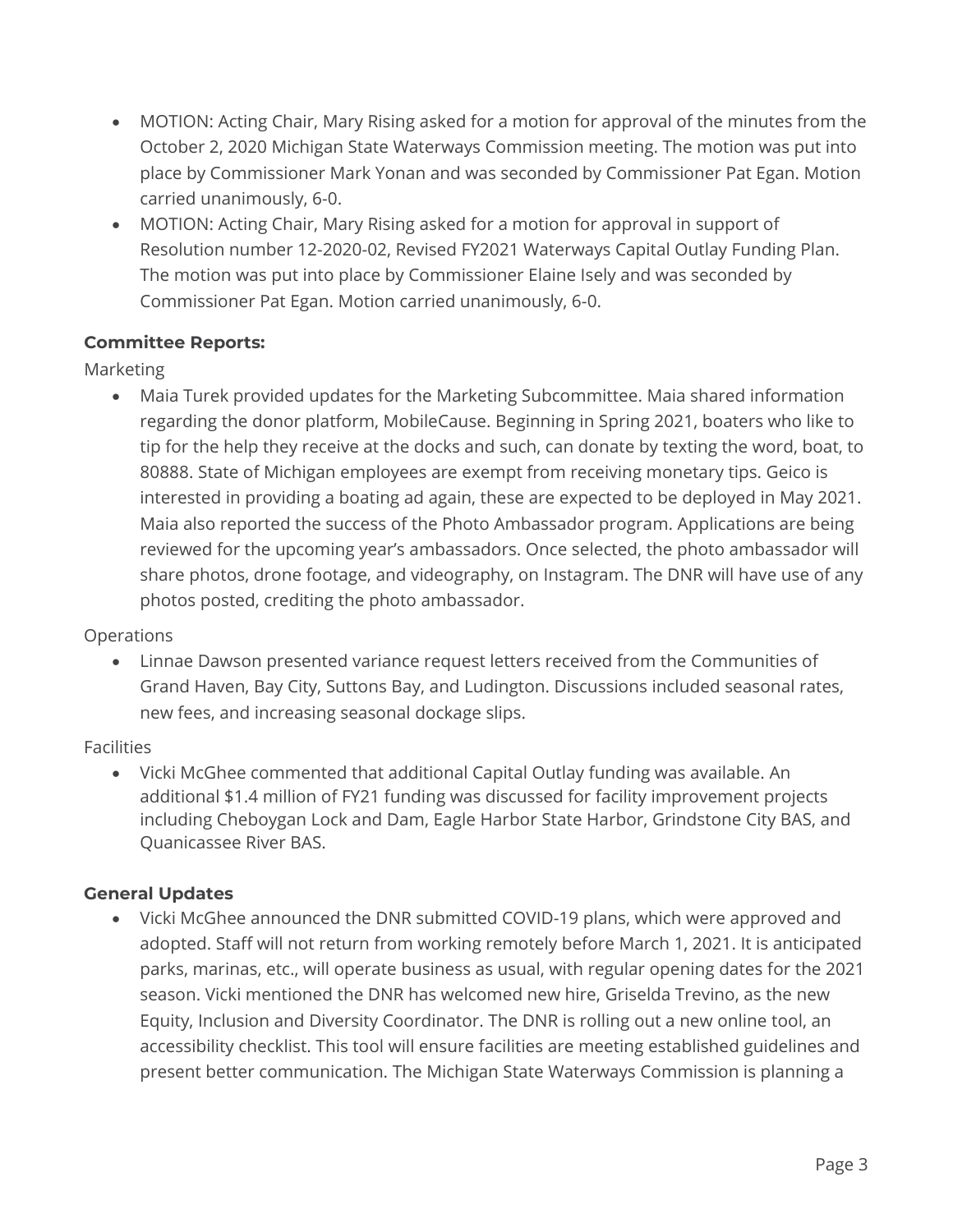retreat in early 2021. This will be a facilitated event in which the most pressing goals for 2021 are mapped out.

# **Financial Updates**

• Financial information updates were provided to the Commissioners in the meeting packet. Michael Desnoyer provided further details including updates as of September 30, although the fiscal year-end report is not final (very little expected to change). FY19 gas tax revenue reports actual amount of \$17.4 million, as \$16.9 million was projected. Boating registration actual revenue of \$4.4 million, as \$5 million was projected. Overall actual revenue of \$25.8 million, as \$29.9 million was projected. Expenditures showed an actual of \$17.8 million, as \$16 million was projected.

# **Operations Updates**

• Linnae Dawson updated the Commission of operational items. Linnae proudly announced that Commissioner Pete Beauregard was inducted into the Michigan Boating Industries Association (MBIA) Class of 2020 Hall of Fame. For 2020, there were 44,000 new boaters. Half of Michiganders were in the water this year, which had an economic impact of \$7.8 billion. Record numbers in boating this year came from the aspects of boat sales and harbor reservations. Per the harbor survey that ran from June-October, with over 1,400 responses, it was indicated that 96% would visit again, 94% would recommend to a friend, and 89% thought the quality of the harbor was of high importance. Net nights and year-todate reservations were both up significantly.

# **Other**

- The 2021 meeting schedule was announced. February 4, April 30, June 17, August 25, October 7, and December 2. Virtual meetings will be held until it is safe to resume inperson meetings.
- Commissioner Mary Rising provided a quick year in review to the Commission the Commission said good-bye to Commissioners Jim Hansen and Nicki Polan and welcomed new Commissioners Elaine Isely and Pat Egan. Record high-water levels was a priority focus throughout the year. Emergency grants were given to communities who needed emergency repair due to the high-water levels. Many harbors and marinas were forced to full or partial closures.

# **Project Report**

- The Michigan State Waterways Development Program Project Report was included in each commissioner's meeting packet for their information. Many projects will have a delayed completion, as the COVID-19 pandemic has caused significant delays.
- Jordan Byelich gave a quick high-water update on facilities such as, Lake Macatawa BAS, Harley Ensign Memorial BAS and Port Austin state harbor.

# **Great Lakes Water Level Report**